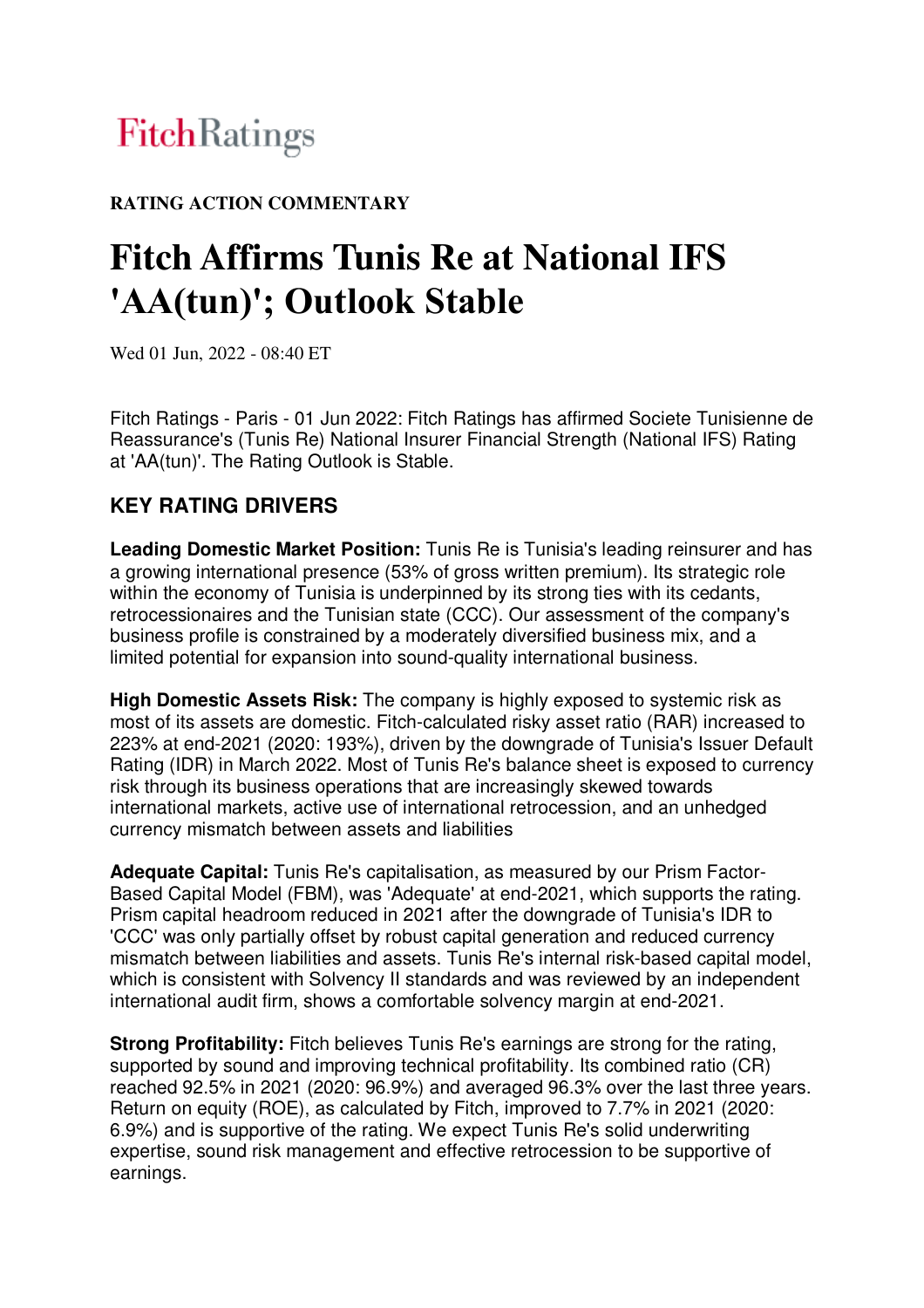**Effective Retrocession:** Fitch views Tunis Re's retrocession practices as effective and positive for the rating. Tunis Re has developed strong business ties with highly rated international reinsurers. Retention rate has increased at 2021/2022 renewals, mostly for non-proportional reinsurance, while exposure to catastrophe risk remained largely retroceded.

#### **RATING SENSITIVITIES**

Factors that could, individually or collectively, lead to positive rating action/upgrade:

-- Material improvements in Tunis Re's business risk profile, which could result from an increasing share of good-quality business in better rated countries than Tunisia

Factors that could, individually or collectively, lead to negative rating action/downgrade:

-- Material deterioration in the company's business risk profile, which could result from increasing business presence in high-risk markets

-- Evidence of significant deterioration in the company's retrocession policy and programme

#### **REFERENCES FOR SUBSTANTIALLY MATERIAL SOURCE CITED AS KEY DRIVER OF RATING**

The principal sources of information used in the analysis are described in the Applicable Criteria.

#### **RATING ACTIONS**

|               | <b>ENTITY/DEBT ≑</b>                 |                | <b>RATING ≑</b>                        |  |  | <b>PRIOR <math>\div</math></b> |  |
|---------------|--------------------------------------|----------------|----------------------------------------|--|--|--------------------------------|--|
|               |                                      |                |                                        |  |  |                                |  |
|               | Societe Tunisienne de<br>Reassurance |                | Natl Ins Fin Str AA(tun) O<br>Affirmed |  |  | $AA(tun)$ $\bullet$            |  |
|               | <b>RATINGS KEY</b>                   | <b>OUTLOOK</b> |                                        |  |  |                                |  |
| <b>STABLE</b> |                                      |                |                                        |  |  |                                |  |